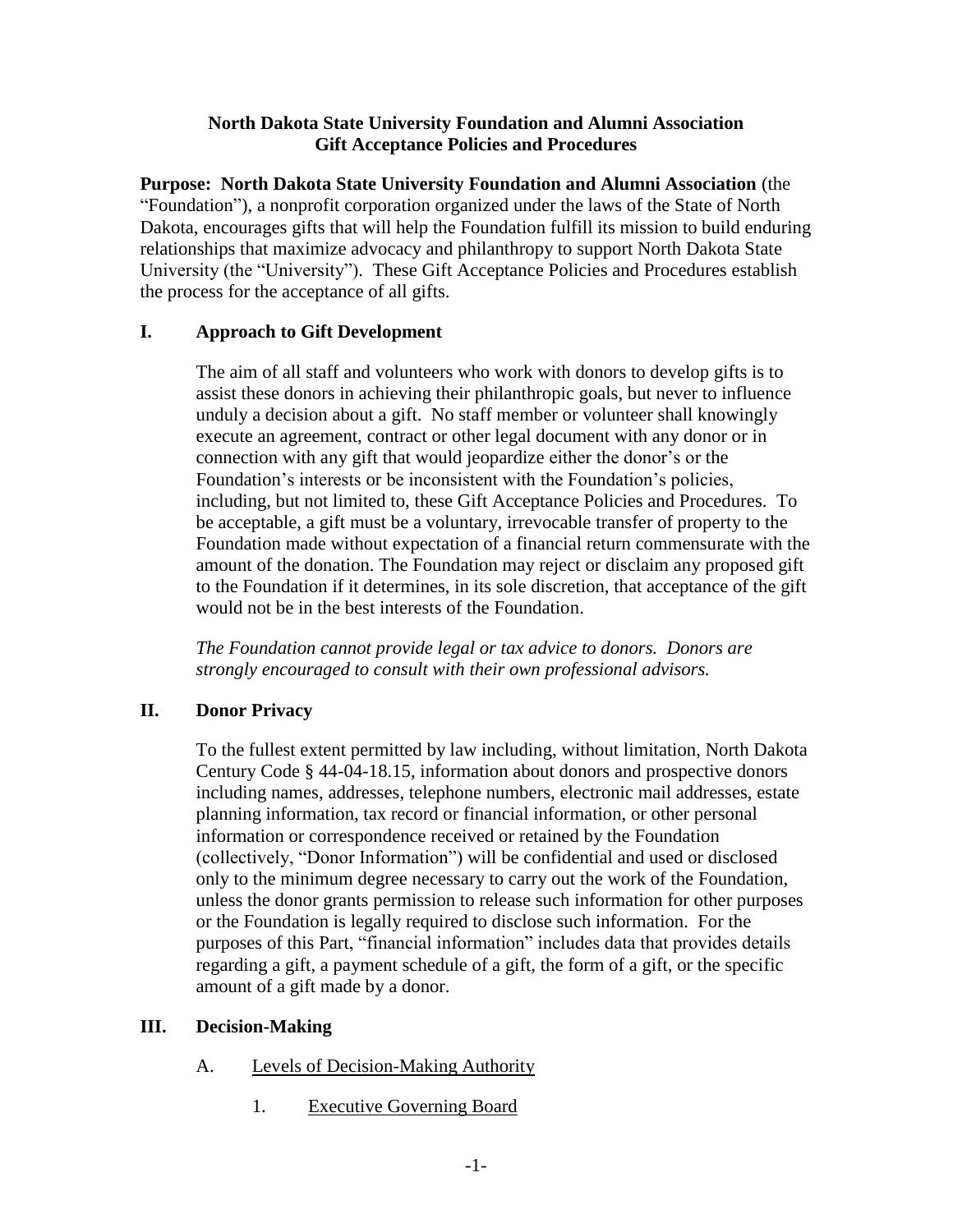The acceptance and review of all gifts to the Foundation shall be under the general direction and oversight of the Executive Governing Board (the "Board"). The Foundation shall not accept a proposed gift which exhibits one or more of the following characteristics without approval of the Board:

- a. The gift includes a restriction which requires the Foundation or University to conduct a major program, capital project or other activity which either would not otherwise undertake or refrain from activities which either would otherwise pursue.
- b. The gift requires the Foundation or University to enter into a legally binding obligation which involves an unusually large financial commitment by the Foundation or University.
- c. A provision of these Gift Acceptance Policies and Procedures requires that the Board decide whether the Foundation will accept the gift.

### <span id="page-1-0"></span>2. President/CEO

The President/CEO may, in his or her discretion, recommend gifts to the Board for its consideration and approval or rejection. Unless referred to the Board for decision, the President/CEO shall review and make all decisions regarding acceptance of the following kinds of gifts:

- a. Publicly traded securities subject to Securities and Exchange Commission ("SEC") restrictions or their sale or transfer.
- b. Real estate.
- c. Gifts of closely held business interests.
- d. Gifts of tangible personal property (*e.g.,* artwork, computers and other equipment) that will require the Foundation to incur substantial costs in disposing of or using the gift property.
- e. Gifts that may generate unrelated business taxable income for the Foundation.
- f. Gifts that involve charitable trusts where the Foundation will be named as trustee, co-trustee or successor trustee.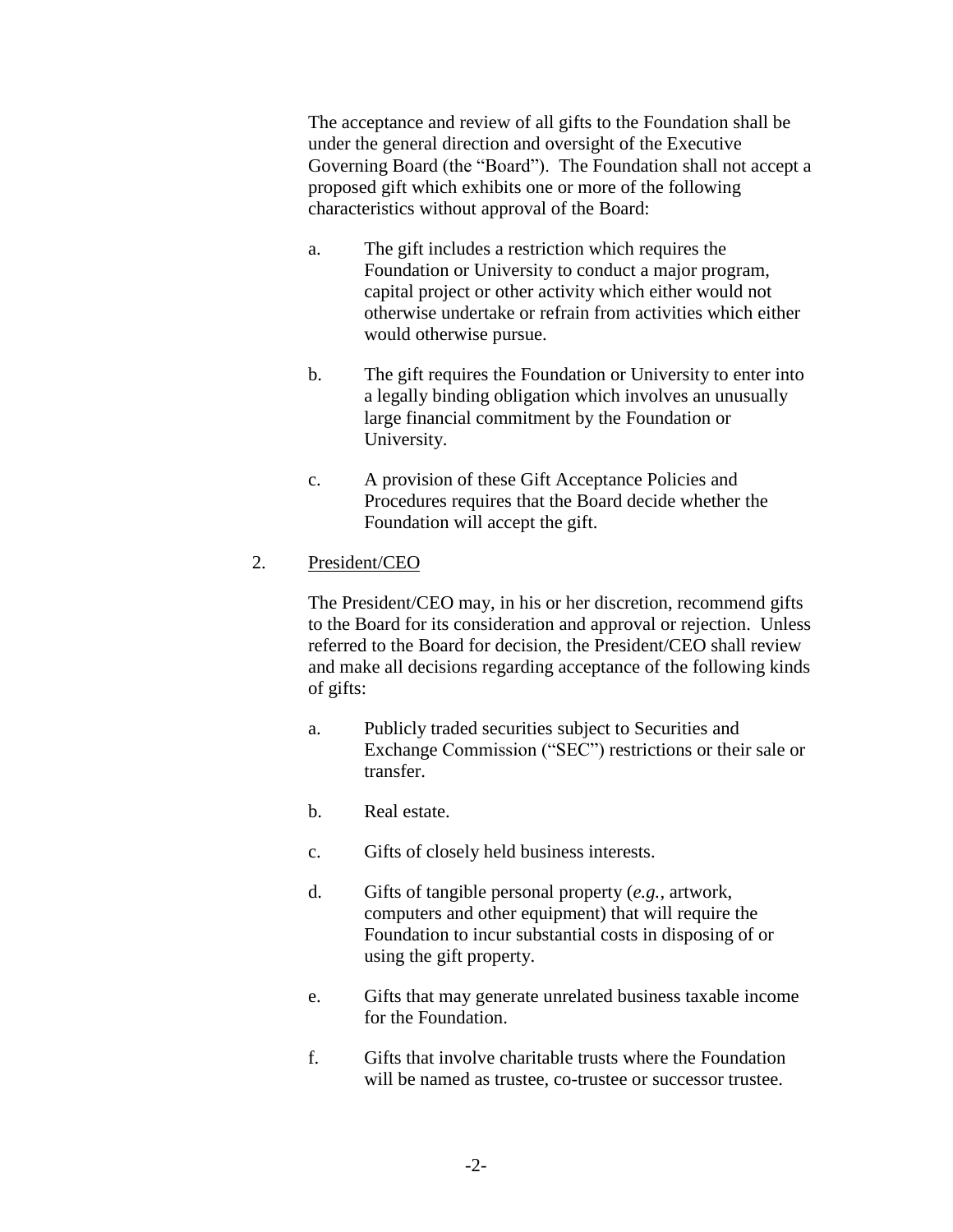- g. Charitable gift annuities ("CGAs") funded with real estate or other nonliquid assets.
- h. Gifts that involve contracts (other than CGAs) or other documents under which the Foundation assumes a legally binding obligation.
- i. Gifts which involve naming commitments other than Foundation's agreement to hold a fund named for a donor or another person.
- j. Transactions with the potential to result in IRS sanctions.
- k. Gifts that present any special risk of liability for the Foundation.
- l. Any gift referred by an officer of the Foundation for a final decision by the President/CEO.

### 3. Advisory Committee

The President/CEO, may, in his or her discretion, form an advisory committee made up of staff members of the Foundation or the University who hold major administrative positions to assist him or her with his or her consideration of the kinds of gifts listed in Part [III.A.2](#page-1-0) above (the "Advisory Committee"). The Advisory Committee shall not have delegated authority of the Executive Governing Board or any committee thereof, nor shall its recommendations bind the President/CEO. The President/CEO shall determine the precise makeup of the Advisory Committee.

#### <span id="page-2-0"></span>4. Approval by a Designated Officer

The President/CEO, the Vice President of Development, and the Senior Vice President of Finance and Operations/CFO (each a "Designated Officer") may each review and make decisions consistent with these Gift Acceptance Policies and Procedures regarding acceptance of the types of gifts listed in this Part II.A.4. The Designated Officers shall consult with each other and legal counsel as appropriate.

- a. Cash.
- b. Publicly traded securities which are not subject to restrictions or their sale or transfer.
- c. Gifts of tangible personal property (*e.g.,* artwork, computers and other equipment) the acceptance of which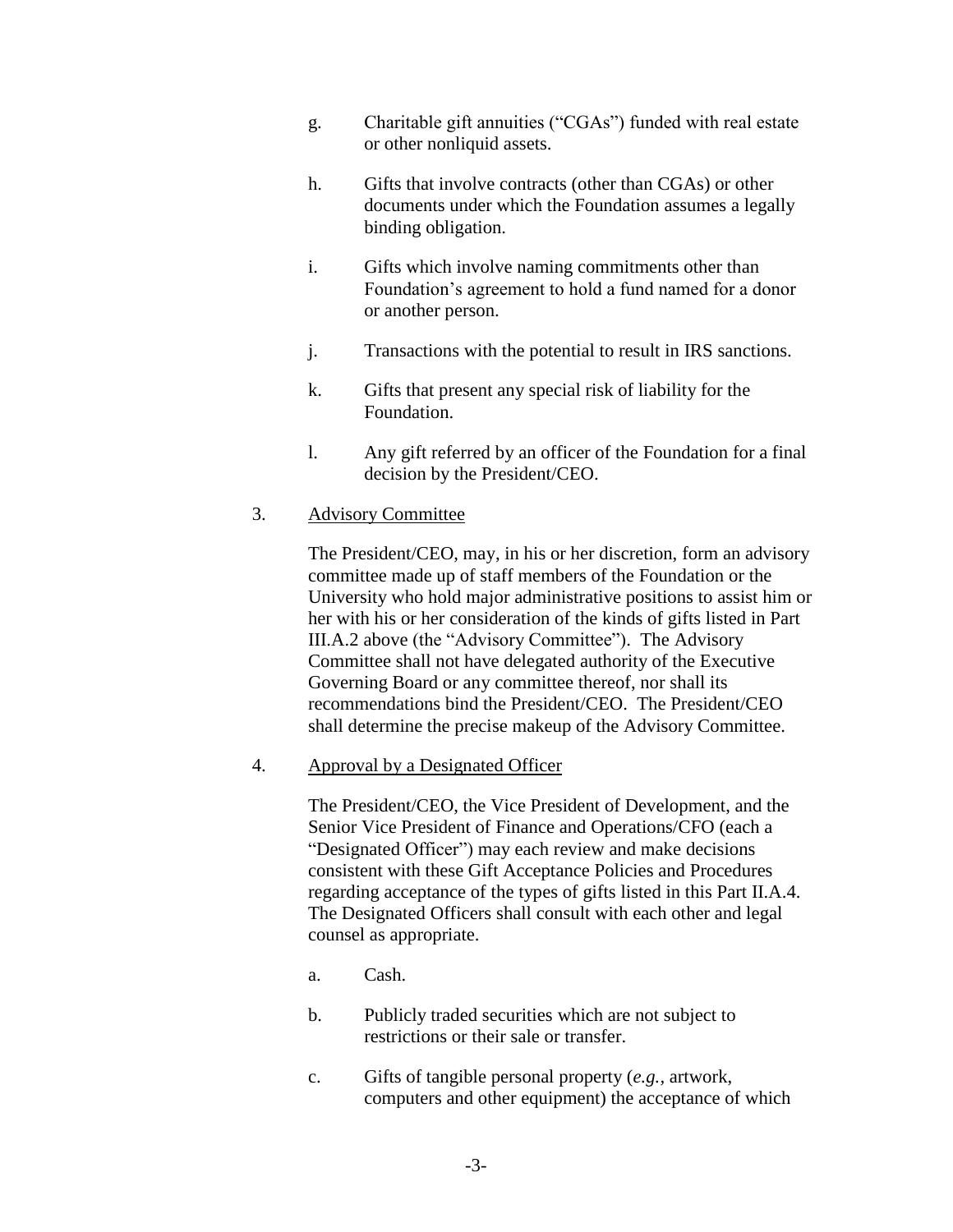will not require the Foundation to make more than ordinary expenditures.

d. Other types of gifts not listed in Part [III.A.2 above.](#page-1-0)

### 5. Regular Reports and Referral

Each of the Designated Officers shall regularly report his or her activities to the President/CEO. Each Designated Officer may, in his or her discretion, recommend gifts described in Part [III.A.4](#page-2-0) above to President/CEO for his or her consideration and approval or rejection.

### B. Consultation with the University

The Foundation shall consult with the University prior to accepting a gift if required by other provisions of these Gift Acceptance Policies and Procedures or the gift would require the University to incur an expense, use or retain the gift in a certain manner, or undertake activities which it would not otherwise undertake or refrain from activities which it would otherwise pursue.

#### C. Consultation With the Foundation's Legal Counsel

In the process of reviewing or accepting a gift, the Board, the President/CEO, or a Designated Officer, as the case may be, shall strongly consider consulting with legal counsel in the following circumstances:

- 1. A gift of any asset subject to a restriction on its sale or transfer.
- 2. Gifts subject to unusual or complex restrictions with respect to their use.
- 3. Gifts of closely held business interests.
- 4. Gifts that involve trusts or other legal structures that contain limitations on the Foundation's use or title to the gifted property.
- 5. Gifts that involve contracts, trusts, or other documents under which the Foundation assumes a legally binding obligation or will serve as trustee, co-trustee or successor trustee.
- 6. Gifts that present any special risk of liability for the Foundation.
- 7. Gifts that might confer a prohibited benefit to the donor.
- 8. Gifts in which the donor seeks to retain material control or involvement.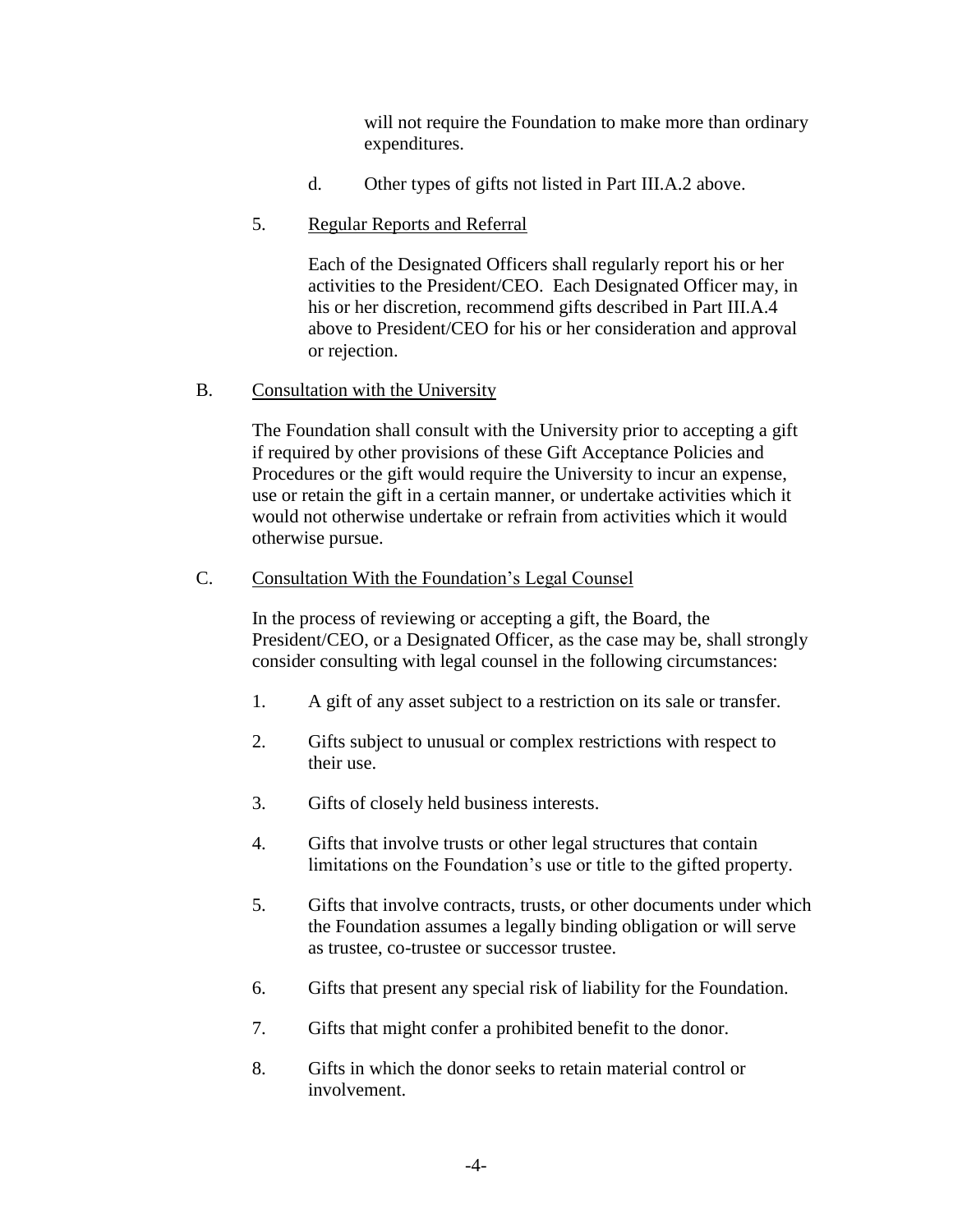- 9. Gifts of real property.
- 10. Any proposed gift identified as a "problem" gift under the screening procedures in Part [VII](#page-18-0) below.

### <span id="page-4-1"></span><span id="page-4-0"></span>**IV. Type of Gifts**

A. Checks

Checks shall be made payable to North Dakota State University Foundation and Alumni Association and shall be delivered by mail or otherwise to:

North Dakota State University Foundation and Alumni Association, 1241 North University Drive, PO Box 5144 Fargo, ND 58102.

B. Credit Cards

Credit card donations shall be made by the donor designating and authorizing the gift to the Foundation to be charged on the donor's credit card whether online, by telephone, or in person. The donor's signature, card number expiration date, and security code shall be provided to the Foundation as necessary and the amount shall be designated by the donor.

- C. Publicly Traded Securities
	- 1. Acceptability

Gifts of unrestricted publicly traded securities are acceptable. The President/CEO shall review and decide whether to accept proposed gifts of publicly traded securities that are subject to SEC restrictions.

2. Methods of Transfer

Donors may transfer publicly traded securities to a brokerage account of the Foundation or may deliver stock certificates by mail or in person. If a donor delivers a stock certificate by mail, the unsigned certificate and a signed stock power should be mailed in separate envelopes by registered mail. A hand delivery should consist of an unsigned certificate and a signed stock power.

3. Disposition by the Foundation

The Treasurer or his or her designee shall determine the disposition of each gift of publicly traded securities. The Foundation's normal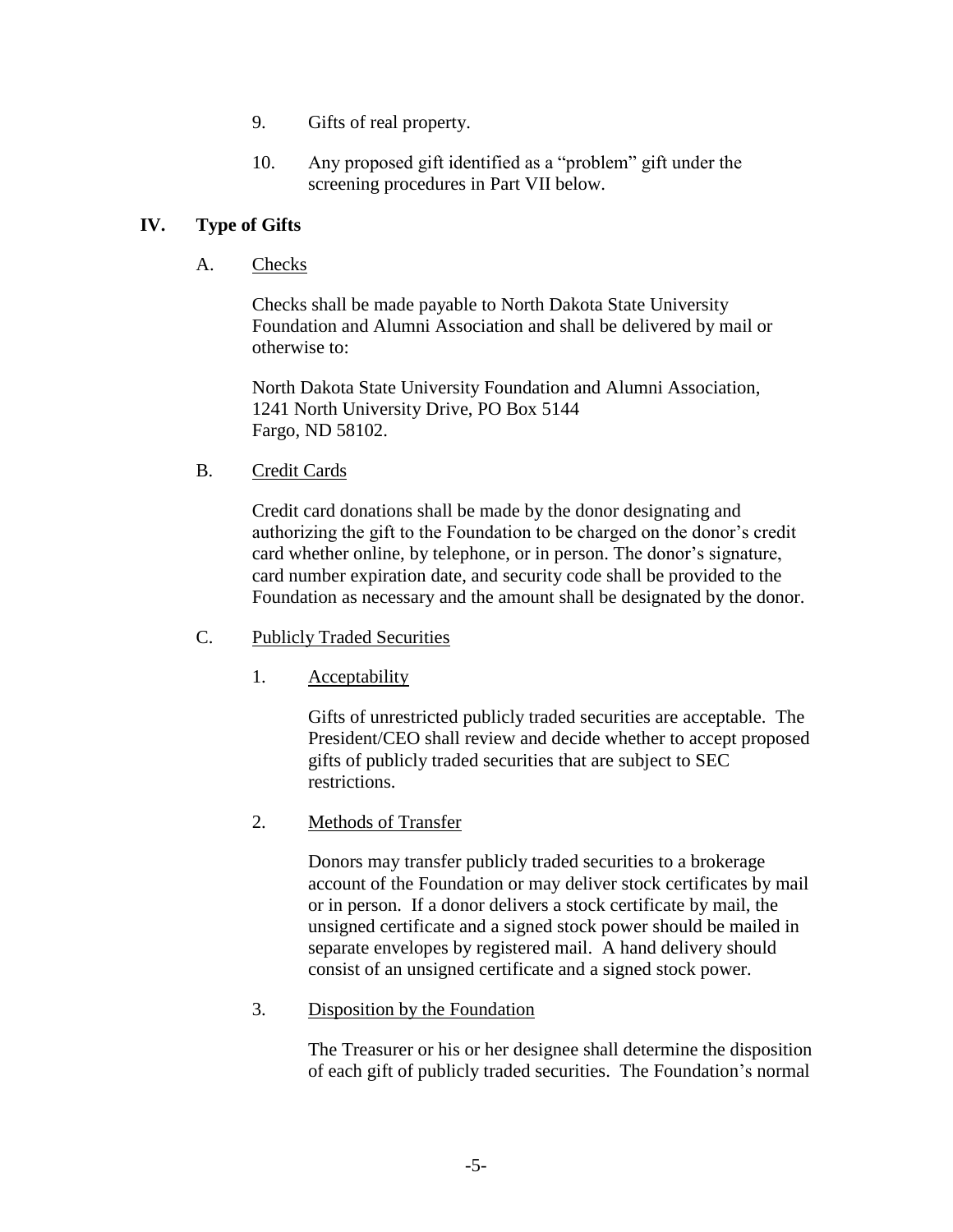preference is to liquidate donated publicly traded securities as soon as feasible.

- <span id="page-5-0"></span>D. Real Estate
	- 1. Acceptability

The Foundation will consider proposed gifts of real estate in the following forms: developed real estate, undeveloped real estate, farmland, undivided fractional interests in real estate, and gifts of personal residences and farms subject to a retained life estate. To be acceptable, the donated interest must have a fair market value of at least \$50,000, as determined by a written appraisal or market analysis performed by an independent appraiser or realtor.

The Foundation will not accept timeshares.

2. Review Procedure

As provided in Part [III](#page-0-0) above, the President/CEO shall—in consultation with the University if intent is for the University to use the property—review and determine whether to accept proposed gifts of interests in real estate. Before reviewing a proposed real estate gift, the Foundation shall obtain the following:

- a. The terms of any mortgage or other encumbrance on the property.
- b. The property's current carrying costs (*e.g.,* maintenance, insurance, property taxes, utilities, condominium or coop association fees and similar costs).
- c. The most recent property tax statement for the property.
- d. The results of a site inspection of the property by a Foundation employee or an authorized agent.
- e. As appropriate, a satisfactory Phase I environmental audit (or other environmental review appropriate to the type of property in question) from a professional environmental consultant. The President/CEO may determine that a Phase I is not necessary for non-farm residential property or, on a case by case basis, for real estate with a retained life interest.
- f. Confirmation that the donor has satisfied all encumbrances on the property, including any tax liens.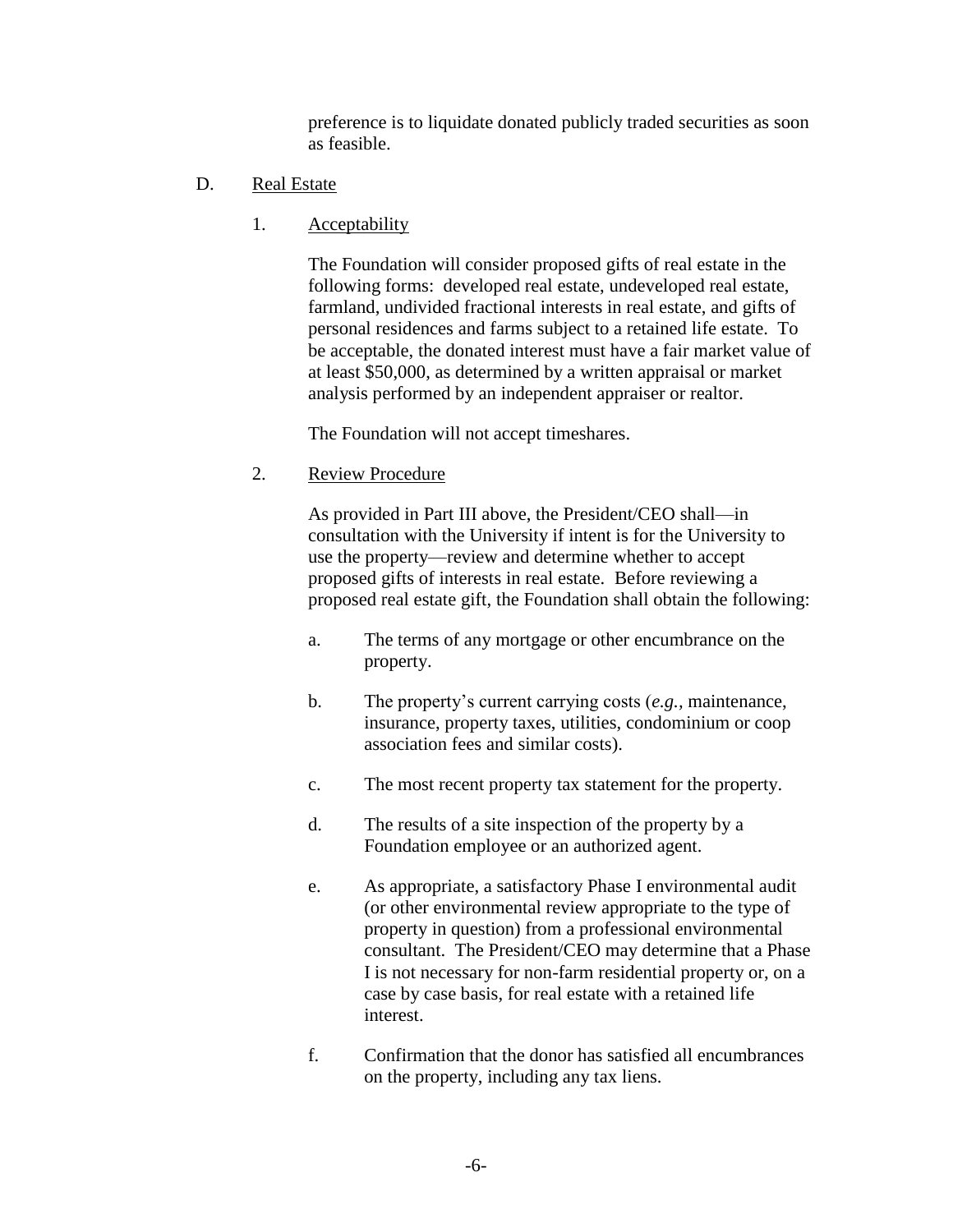g. Copies of all contracts and leases under which the property currently generates income (*e.g.,* any residential or commercial leases, any cash farm leases, crop leases, Conservation Reserve Program (CRP) contracts or similar arrangements).

### 3. Factors To Be Considered

In deciding whether to accept a gift of real property, the Foundation shall consider the following factors:

- a. Will the Foundation use the property, hold it for investment, or sell it?
- b. If the Foundation is considering whether to hold the property for investment, what factors support a decision to hold as opposed to a decision to sell and re-invest the net sale proceeds in another type of asset?
- c. How marketable is the property? Has the property recently been sold? Are there potential buyers?
- d. Are there any restrictions, reservations, easements or other limitations with respect to the use of the property? Will the Foundation receive less than the entire interest in the property?
- e. Is the property subject to debt?
- f. How much will the carrying costs be and how will the carrying costs for the property be paid?
- g. Is the property subject to a lease or similar arrangement that will generate unrelated business taxable income (UBTI) for the Foundation?
- h. Does the property present any special risk of liability for the Foundation?

# 4. Leases and Sales to Members of Donor's Family

- a. If the property is currently leased to a member of the donor's family, the Foundation will not accept the gift unless it has determined by reference to appropriate independent data that the lease is at fair rental value.
- b. If it is possible that the Foundation will lease or sell the gift property to a member of the donor's family in the future,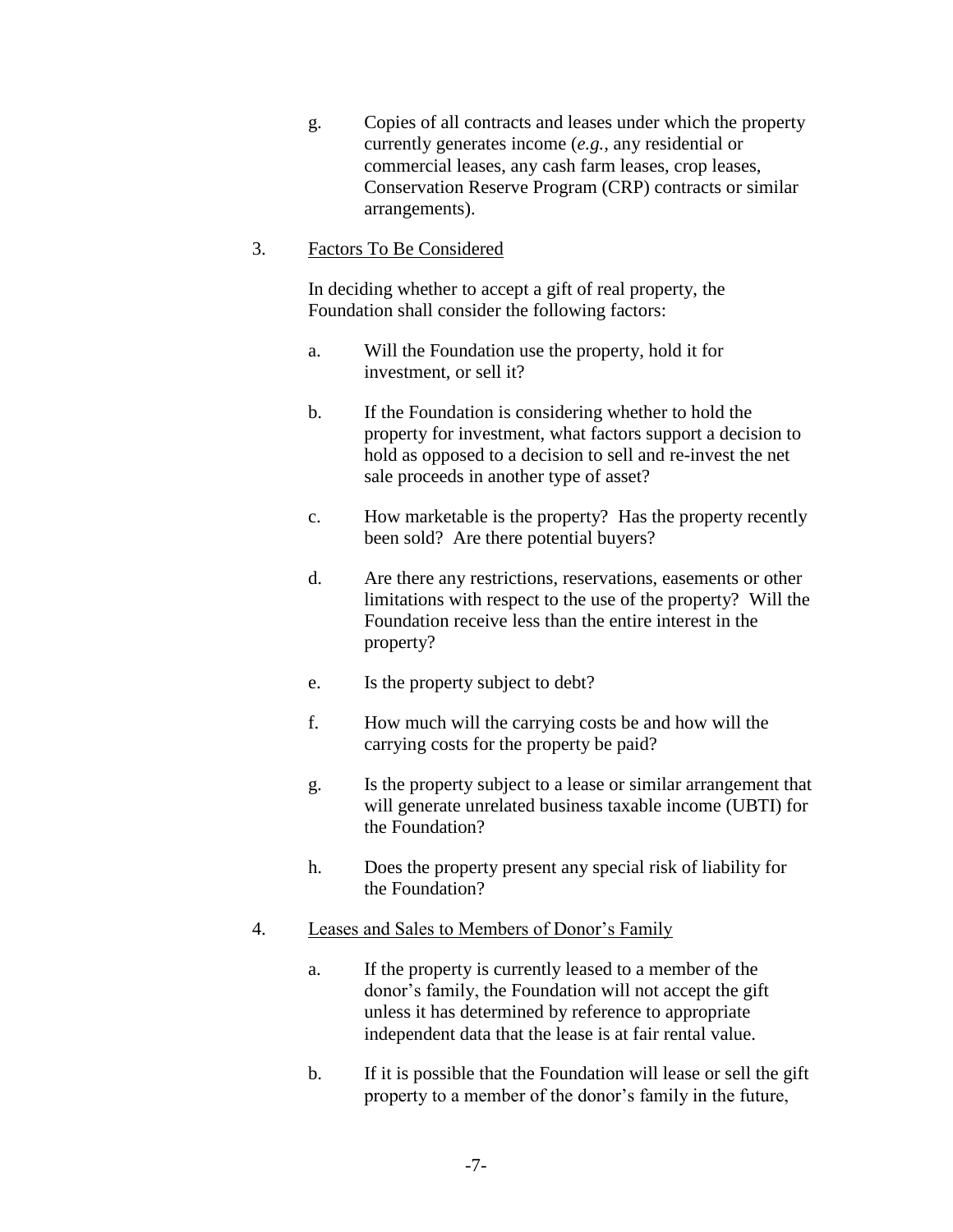then prior to acceptance of the gift, the Foundation will inform the donor that:

- i. The Foundation cannot promise or legally bind itself to lease or sell the property to a member of the donor's family, and the Foundation must have complete discretion to make any decision about such a lease or sale based on the facts and circumstances at the time such a transaction is proposed.
- ii. Any lease or sale to a member of the donor's family must be at fair rental value or fair market value, as the case may be, as determined by reference to appropriate independent data such as an appraisal.

# 5. Transfer Procedures

- a. After consultation with legal counsel as appropriate, the Foundation shall determine:
	- i. Whether to require a title search and title policy with respect to a proposed gift of real property.
	- ii. What form of deed the donor shall use to make the gift. Generally, the Foundation will only accept a warranty deed.
- b. General Liability Insurance

Before accepting title to the gift property, the Foundation shall obtain appropriate insurance coverage for the property, either by adding property to its general liability policy or by other means.

- c. Delivery and Recording of Deed
	- i. The donor shall transfer the real property interest in question to the Foundation by delivering a deed to the Foundation's authorized agent, which may be the donor's attorneys or other agent provided that the Foundation has authorized the attorney or agent in writing to accept delivery of the deed on behalf of the Foundation.
	- ii. The Foundation, at its expense, shall have the deed recorded as soon as practical after receiving it.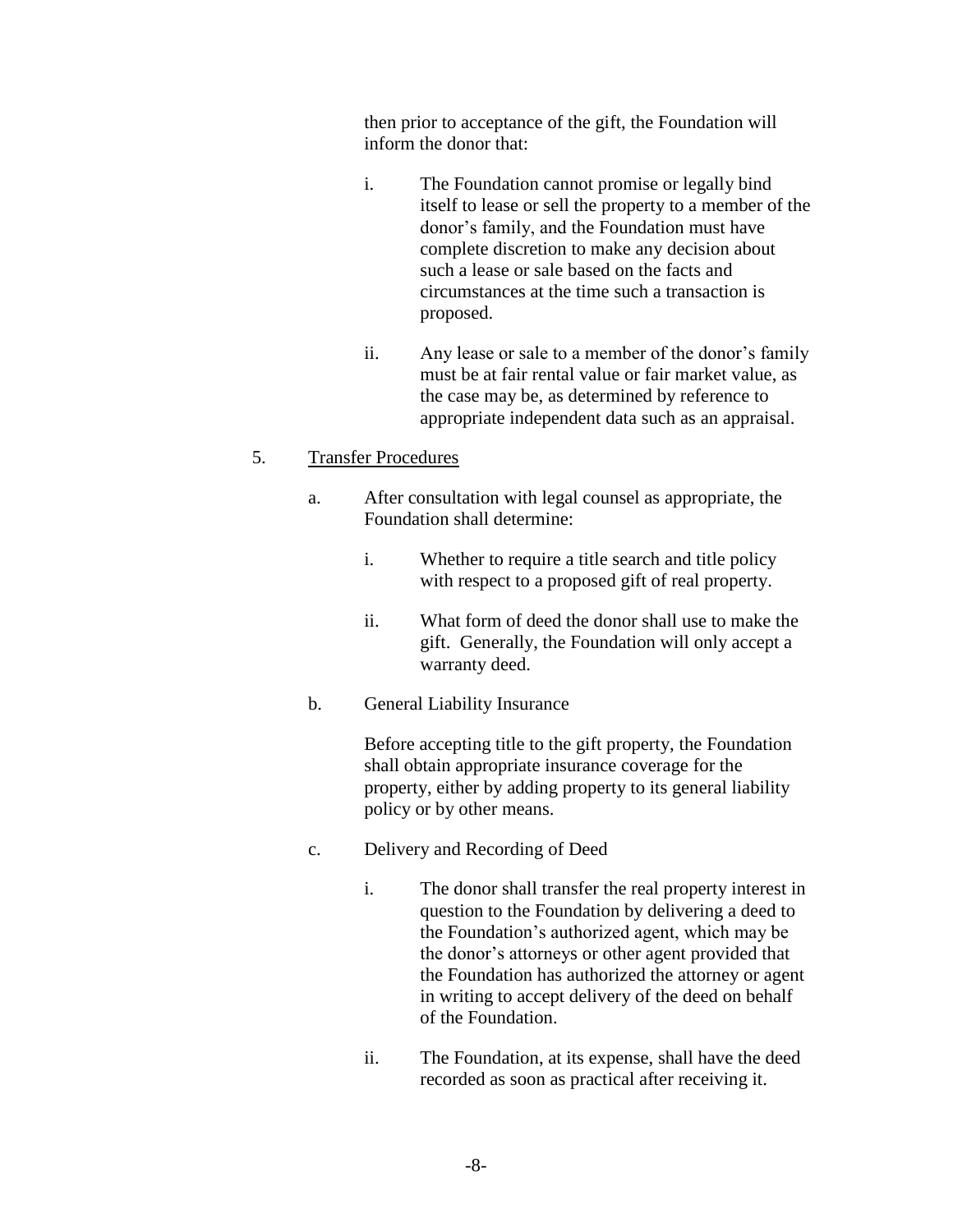#### 6. Management and Disposition of Gift Property

- a. Following acceptance and receipt of a gift of real estate, other than a gift of a remainder interest with a retained life estate, the Foundation shall pay all carrying costs for the property until it is sold. In appropriate cases, donors will be encouraged to make cash gifts to the Foundation to assist it in paying such carrying costs. The Foundation will not pay any carrying costs associated with real property while the donor and/or other individuals retain life estates in that property.
- b. When accepting a gift of a remainder interest in real property subject to a retained life estate for the donor and/or other individuals, the Foundation will enter into an "Agreement of Life Tenants and Remainderman" with the donor and any other individuals who will hold such life estates. The Agreement of Life Tenants and Remainderman will set out the respective rights and responsibilities of the life tenants and the Foundation.

# E. Mineral Interests

With approval of the President/CEO, the Foundation may accept oil, gas, or other mineral interests so long as such interests are not "working" or "participating" interests. The Foundation will conduct such due diligence as it considers appropriate.

- F. Tangible Personal Property
	- 1. Classification of Gifts

The Foundation will classify all proposed gifts of tangible personal property into two categories.

- a. Related use gifts consist of property that the Foundation will use in furtherance of its tax-exempt purposes for an indefinite period.
- b. Unrelated use gifts consist of property for which the Foundation has no use in its tax-exempt programs and which the Foundation will hold for investment or sell.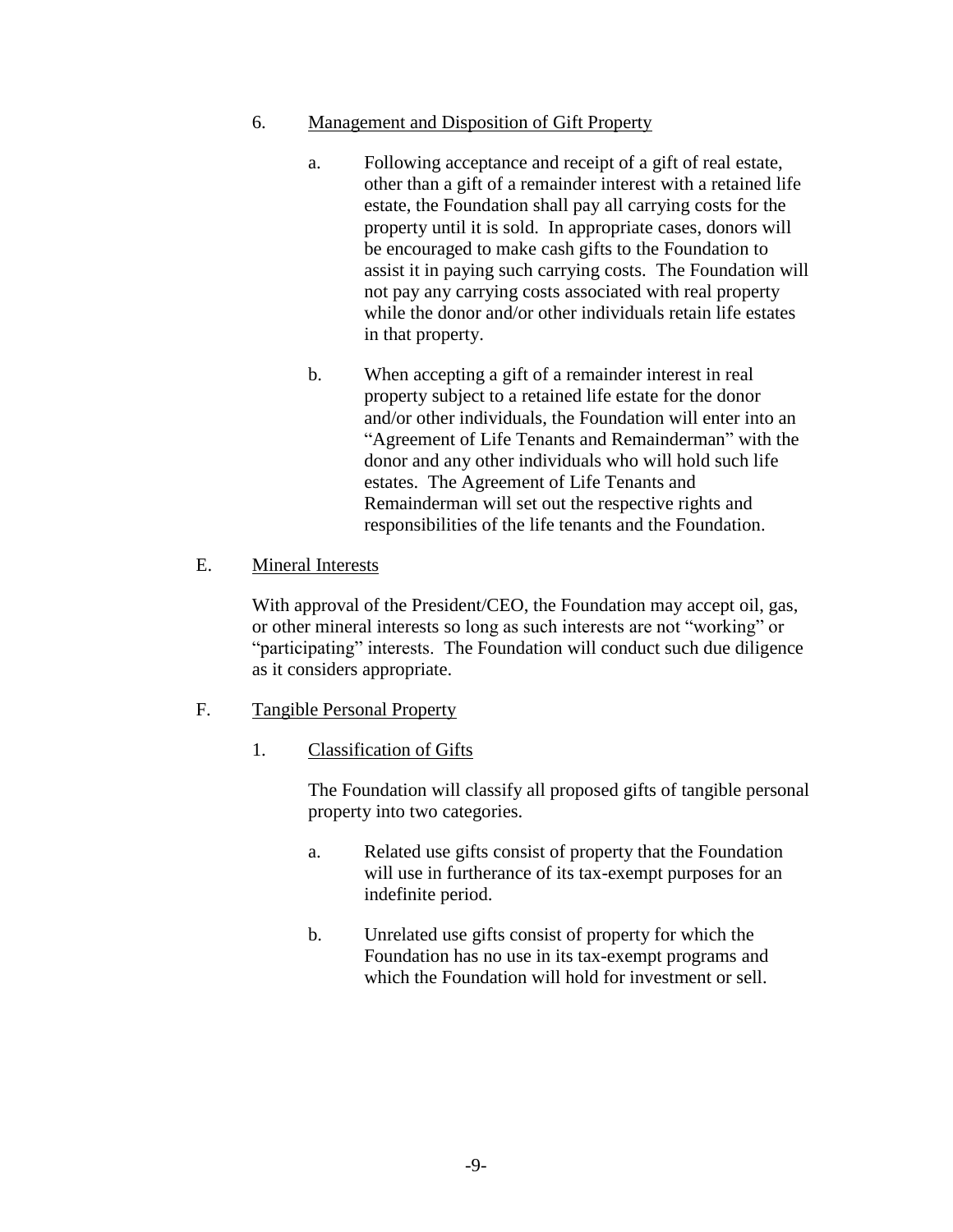- 2. Related Use Gifts
	- a. Prior to the Foundation's acceptance of a related use gift, a Designated Officer, will confirm with the appropriate Foundation personnel—and in consultation with the University if the University will use the gift—that it is feasible and desirable for the Foundation to use the gift property in furtherance of its tax-exempt purposes for an indefinite period.
	- b. If a decision is made to accept a related use gift, the Foundation will provide the donor with a written statement explaining how it plans to use the gift property. If the Foundation accepts a related use gift, it will comply with all applicable reporting requirements, including Form 8282, upon disposition of related use property.
- 3. Carrying Costs Endowment Fund

If acceptance of a related use gift will require that the Foundation incur substantial ongoing costs to use the gift property in its taxexempt programs, the President/CEO will determine whether to condition acceptance of the gift on a contemporaneous gift of liquid assets to establish an endowment fund adequate to pay those costs annually.

# <span id="page-9-0"></span>G. Closely Held Business Interests

- 1. Acceptability
	- a. Acceptable Interest (subject to review)
		- i. Closely held stock.
		- ii. Limited partner interests in limited partnerships.
		- iii. Interests in limited liability companies.
		- iv. Debt instruments issued by closely held businesses.
	- b. Unacceptable
		- i. General partnership interests.
- 2. Relevant Factors

In reviewing proposed gifts of closely held business interests, the President/CEO shall consider whether: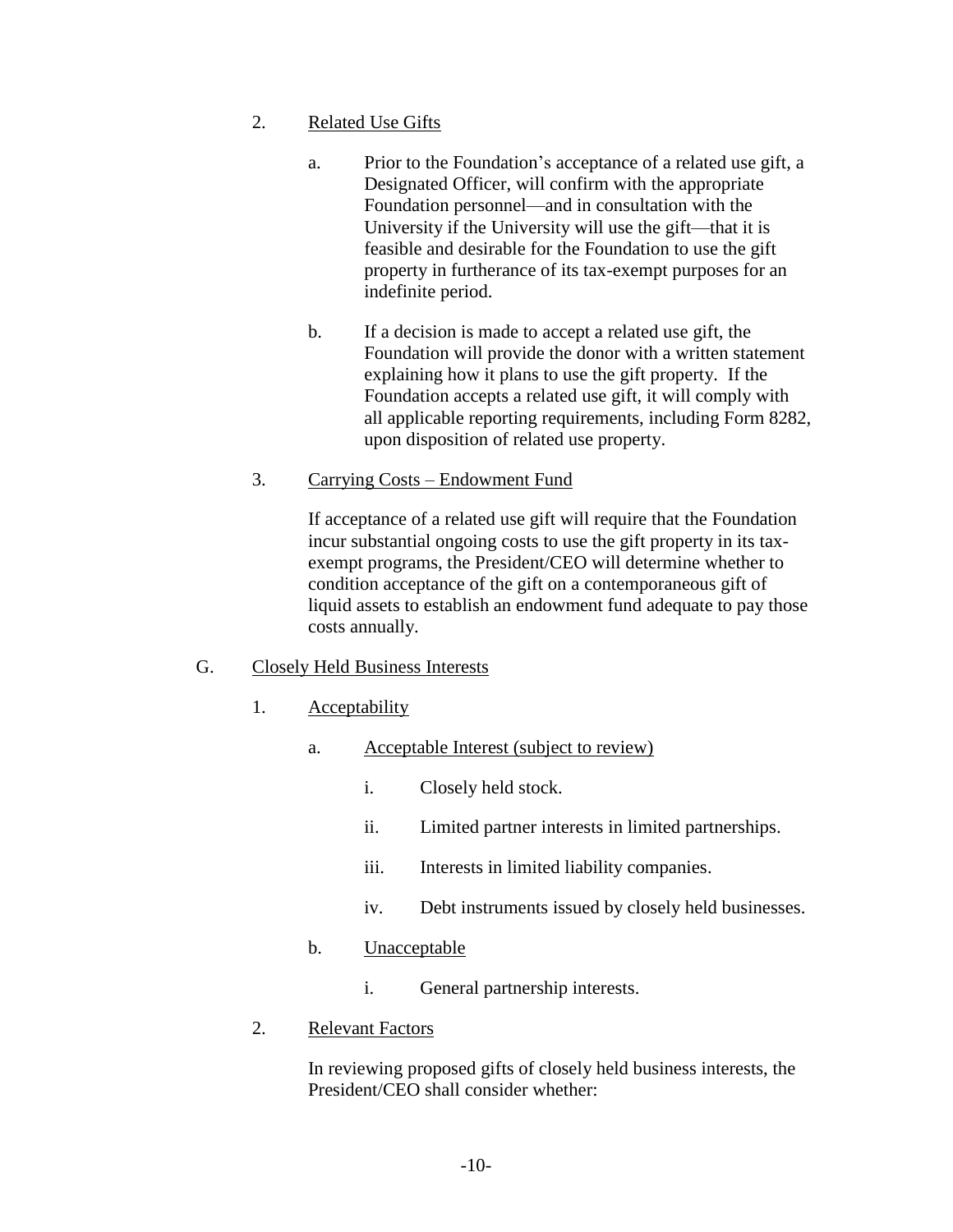- a. The interest is subject to restrictions that would prevent the Foundation from realizing a substantial financial benefit from the interest within a reasonable period after the gift occurs.
- b. The interest is reasonably likely to provide a substantial return to the Foundation in the form of sale proceeds, dividends, interest or other return within a reasonable period after the gift occurs.
- c. The interest has the potential to generate taxable income, other undesirable tax consequences or other liabilities for the Foundation.
- d. The gift is likely to confer more than an incidental benefit on the donor or another person.

# H. Charitable Gift Annuities

- 1. Acceptable Types of Funding Property
	- a. Cash and publicly traded securities not subject to SEC restrictions are acceptable.
	- b. Real estate and other non-liquid assets are subject to review. Before the Foundation accepts a transfer of real estate or other non-liquid assets in exchange for a CGA, the President/CEO will:
		- i. Obtain an appraisal of the fair market value of the property from an independent appraiser and obtain a market analysis that assesses how likely it is that the Foundation will be able to sell the property within a reasonable period of time.
		- ii. Determine what discount, if any, should be applied to the CGA rate that the Foundation would otherwise use for the CGA in question and determine whether the CGA payments should be deferred, and, if so, for how long.

# 2. Minimum Funding Amount

a. Cash and unrestricted publicly traded securities

The Foundation may establish a CGA in exchange for a transfer of cash or unrestricted publicly traded securities with a value of at least \$10,000.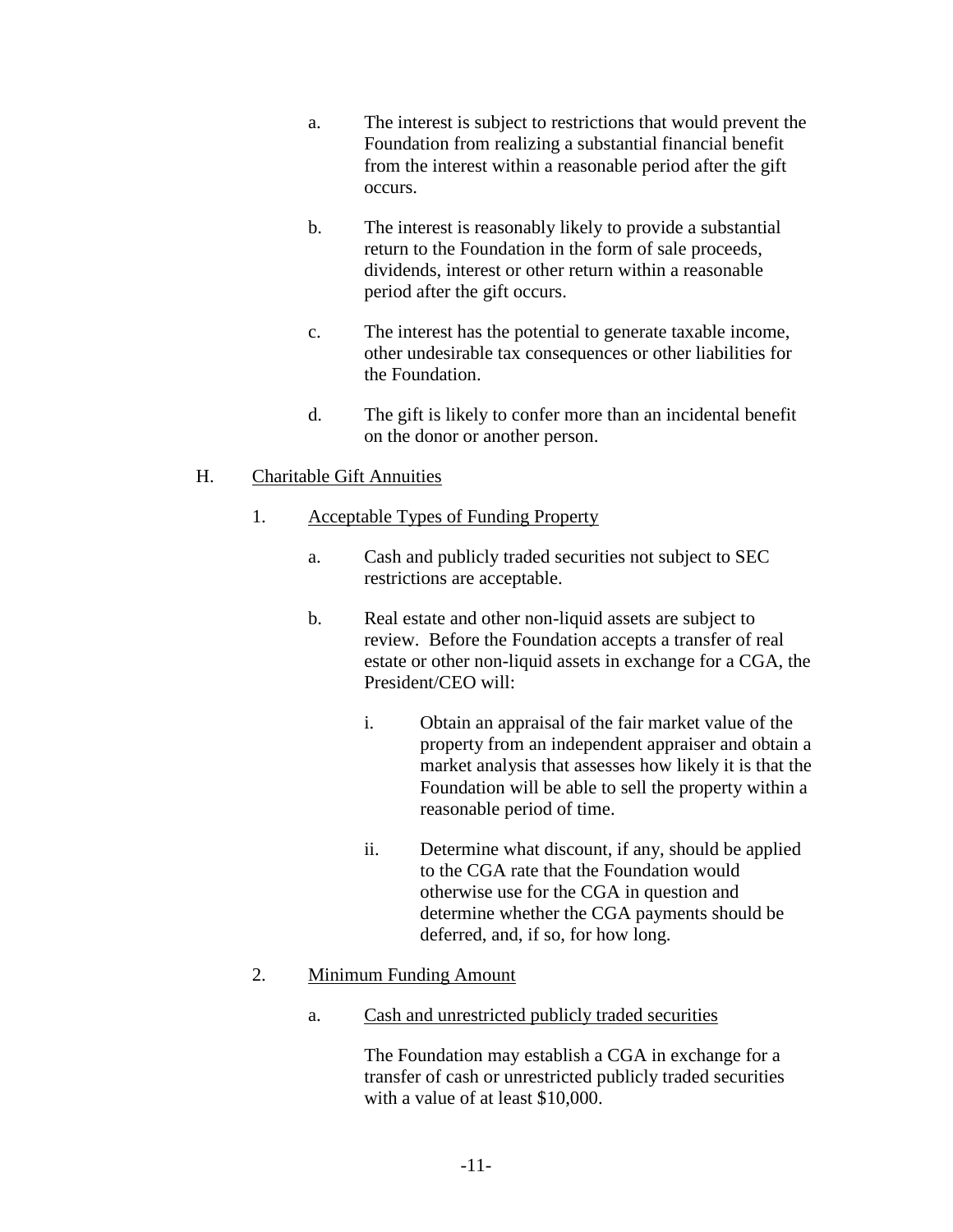#### b. Non-liquid Assets

The Foundation may establish a CGA in exchange for a transfer of a non-liquid asset with an appraised fair market value of at least \$50,000.

### 3. Minimum Ages of Annuitants

The Foundation may establish CGAs for annuitants with minimum ages as follows:

- a. One-life immediate CGA: Age 60
- b. Two-life immediate CGA: Ages 65
- c. One-life deferred CGA (minimum deferral 5 years): Age 55
- d. Two-life deferred CGA (minimum deferral 5 years): Ages 60

### 4. Maximum Amount per Annuitant

The Foundation will not issue CGAs to any one annuitant with a total value which exceeds \$1 million. This maximum may be reached through the establishment of one CGA or through multiple CGAs.

5. Reserves

When the Foundation accepts a transfer of cash or property in exchange for a CGA, it will hold the transferred property, or the reinvested proceeds from its sale, in its segregated account as required by N.D.C.C. § 26.1-34.1-03 until all payments under that CGA have been made.

6. Compliance With Applicable State Law

The Foundation will issue CGAs for annuitants who live in states which require CGA registration or notification only after complying with such registration and/or notification requirements. The Foundation will comply with all state reporting, reserve, disclosure, and investment requirements that apply to its CGAs, including N.D.C.C. § 26.1-34.1-01 *et. seq*. The Foundation may decline to issue a gift annuity to a resident of a state if compliance with that state's regulations would be time consuming, costly, or otherwise not in the interest of the Foundation.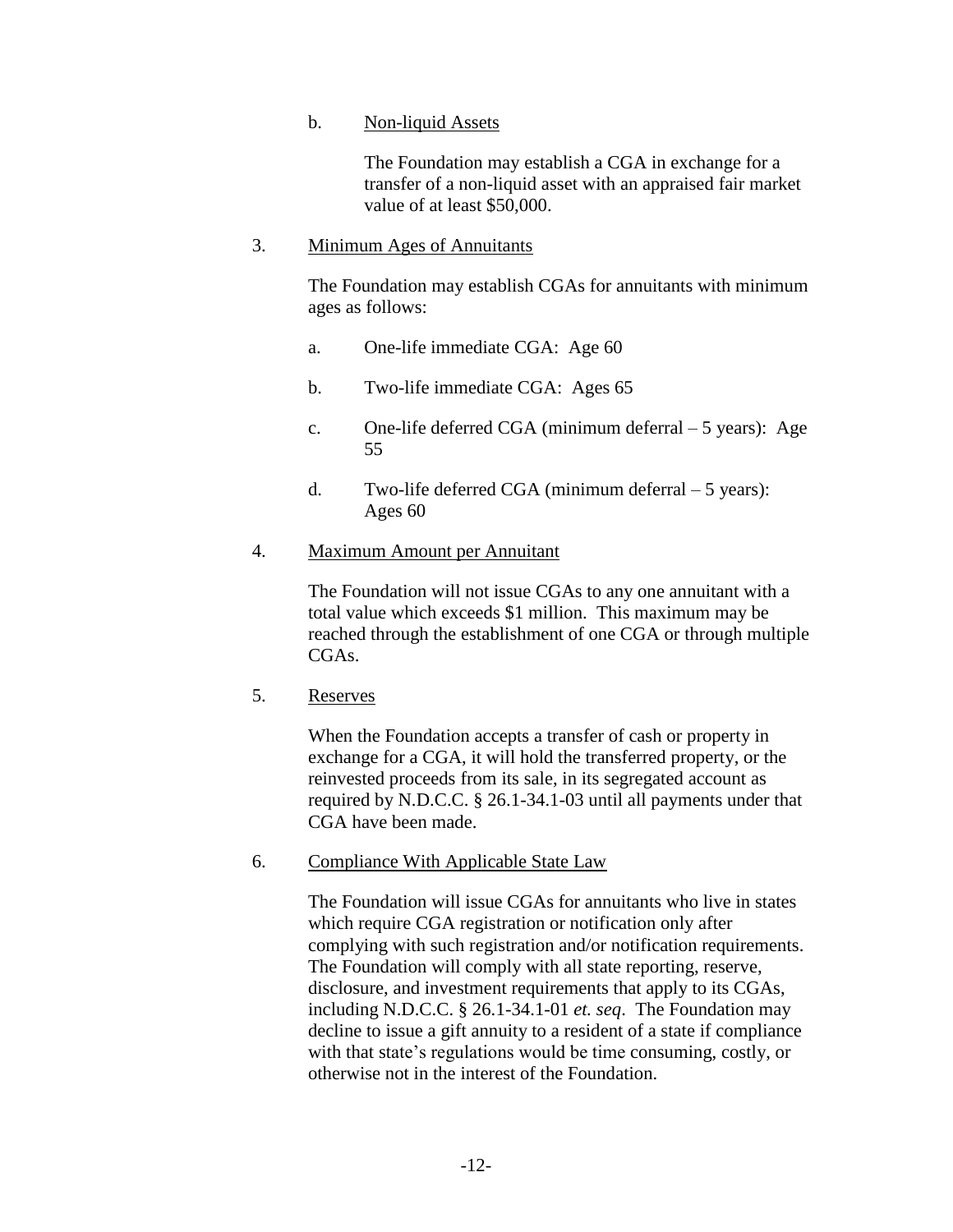### <span id="page-12-0"></span>I. Charitable Remainder Trusts

If the Foundation is not the trustee of a CRT, the Foundation may accept a distribution of property from that CRT upon its termination subject to the criteria for acceptance of outright gifts of the same type of property set out in Parts [IV.A](#page-4-0) through [IV.G](#page-9-0) above.

The Foundation may accept the trusteeship, co-trusteeship or successor trusteeship of a CRT subject to the criteria established in this Part [I.](#page-12-0)

### <span id="page-12-1"></span>1. General Criteria for Acceptance

- a. The fair market value of the initial contribution to the trust must be at least \$100,000.
- b. The trust agreement must designate the Foundation as the irrevocable remainder beneficiary of at least 50 percent of the trust property.

### 2. Drafting of Trust Agreement

The Foundation's legal counsel will review the trust agreement if prepared by a donor's attorney prior to its execution or, if the Foundation will serve as trustee, the Foundation's legal counsel may draft the trust agreement at the Foundation's expense.

# <span id="page-12-2"></span>3. Acceptable Funding Assets

- a. The Foundation may accept trusteeship of a charitable remainder annuity trust only if it is funded exclusively with a single contribution of cash and/or unrestricted publicly traded securities.
- b. The Foundation may accept trusteeship of a standard charitable remainder unitrust (*i.e.,* a unitrust which pays a fixed percentage of the annual value of the trust assets) only if the trust is funded exclusively with cash and/or unrestricted publicly traded securities.
- c. The Foundation may accept trusteeship of a charitable remainder unitrust funded with non-liquid assets such as real estate or closely held business interests only if the trust is structured as a variety of net income unitrust or as a "flip" unitrust which becomes a standard unitrust only after the sale of such non-liquid assets.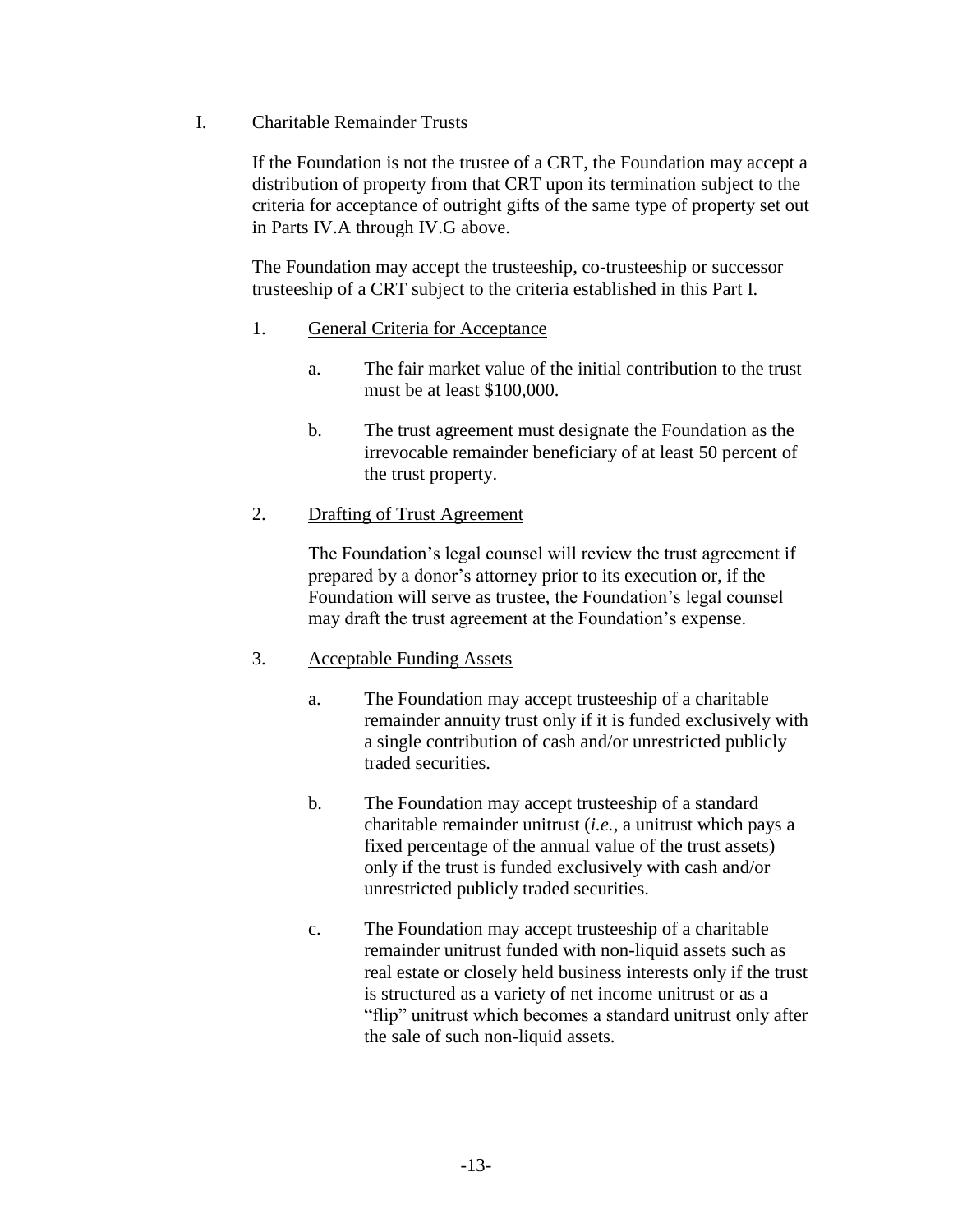- d. The Foundation may accept trusteeship of a CRT funded with real estate only if the trust meets the requirements of this Part [IV.I](#page-12-0) and Part [IV.D](#page-5-0) above (concerning real estate).
- <span id="page-13-2"></span>4. Successor Trusteeship and Co-Trusteeship

The Foundation may accept the successor trusteeship or cotrusteeship of a CRT only if:

- a. The criteria established by Parts [IV.I.1](#page-12-1) and [IV.I.3](#page-12-2) above are satisfied.
- b. In the case of a successor trusteeship, the Foundation has reviewed, with the assistance of legal counsel as appropriate, all trust records and tax returns prior to acceptance and has determined that acceptance of the successor trusteeship presents no unusual risks for the Foundation.
- c. In the case of a co-trusteeship, the Foundation has interviewed the proposed co-trustee and has determined that acceptance of the co-trusteeship is likely to lead to a cooperative relationship with the co-trustee and presents no unusual risks for the Foundation.
- <span id="page-13-0"></span>J. Charitable Lead Trusts

If the Foundation is not the trustee of a CLT, the Foundation may accept distributions of income from that CLT subject to the criteria for acceptance of outright gifts of the same type of property set out in Parts [IV.A](#page-4-0) through [IV.G](#page-9-0) above.

With approval of the Board, the Foundation may accept the trusteeship, successor trusteeship or co-trusteeship of a CLT according to the criteria established by this Part [IV.J.](#page-13-0)

- <span id="page-13-1"></span>1. General Criteria for Acceptance
	- a. The fair market value of the property the donor transfers to the CLT has a value of at least \$1 million at the time of the transfer.
	- b. The trust agreement designates the Foundation as the irrevocable beneficiary of at least fifty percent of each annual charitable payment.
	- c. The present value of the Foundation's irrevocable lead interest in the CLT is at least \$70,000.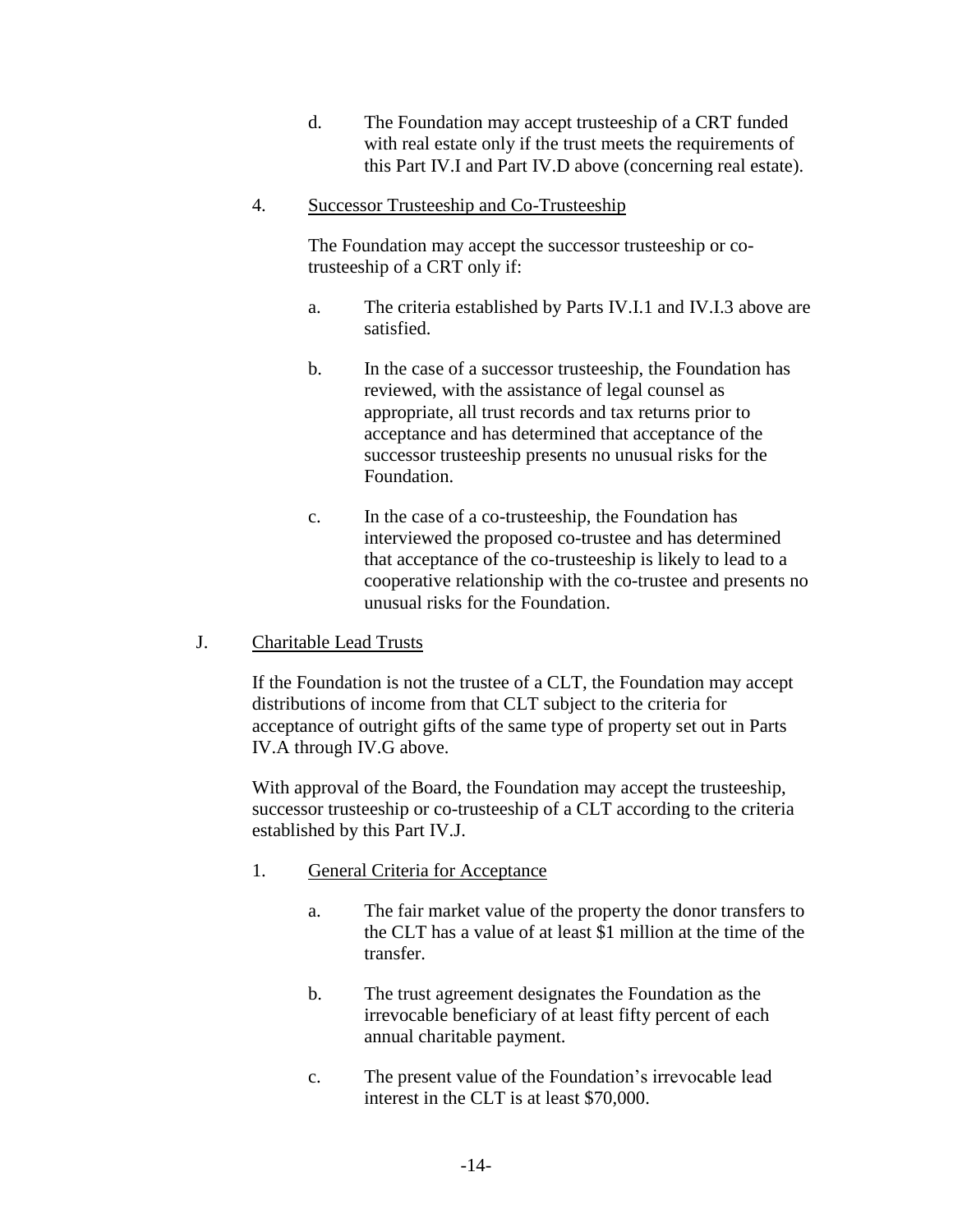#### <span id="page-14-0"></span>2. Acceptable Funding Assets

- a. The Foundation will generally accept trusteeship of a CLT funded with cash and/or unrestricted publicly traded securities, provided that the basis and composition of the assets comprising the contribution to the CLT allow for reasonable diversification of the trust's assets without undesirable tax consequences for the trust.
- b. The Foundation may accept trusteeship of a CLT funded with non-liquid assets only if the following conditions are satisfied:
	- i. The assets will generate adequate cash flow to allow the trust to satisfy its annual payout obligation in cash.
	- ii. Either there is a reasonable prospect for diversification of trust assets without adverse tax consequences to the trust, or the trust agreement adequately exonerates the Foundation from any fiduciary liability for losses to trust beneficiaries resulting from a failure to diversify trust assets.

### 3. Family Issues

In addition to confirming that the proposed CLT satisfies the criteria established by Parts [IV.J.1](#page-13-1) and [IV.J.2](#page-14-0) above, the President/CEO will:

- a. Determine that the family remainder beneficiaries of the CLT are aware of and are agreeable to the role of the CLT in the donor's estate plan.
- b. Determine, based on all information available to the President/CEO, that the risk of a dispute with the remainder beneficiaries about the Foundation's administration of the trust is acceptably low.

# 4. Successor Trusteeship and Co-Trusteeship

The Foundation shall accept a successor trusteeship or cotrusteeship of a CLT based on criteria and procedures analogous to those established for acceptance of successor trusteeship or cotrusteeship of CRTs established by Part [IV.I.4](#page-13-2) above.

K. Gifts by Will or Revocable Trust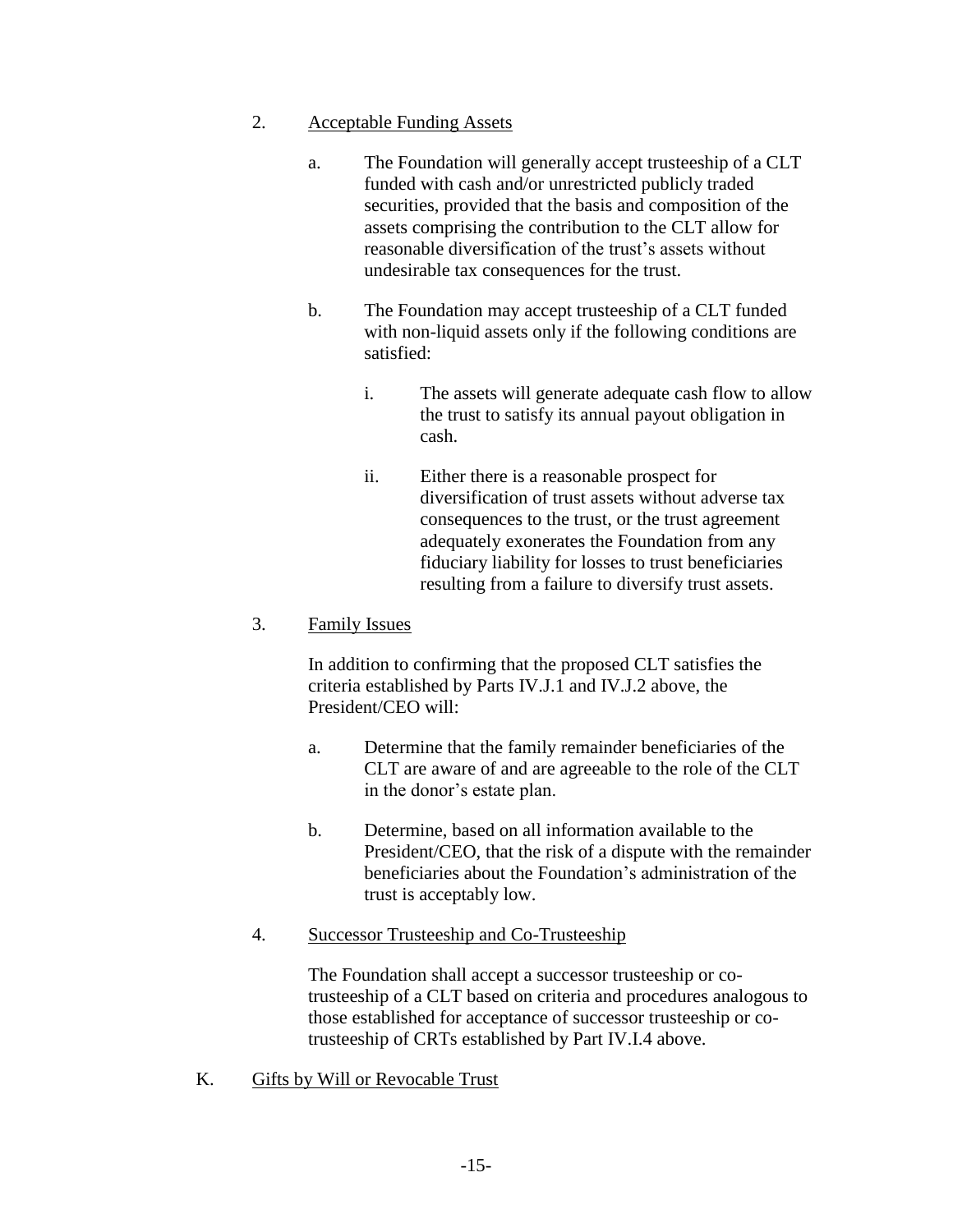1. Acceptance of Distributions From Estate or Revocable Trust

The Foundation may accept distributions of assets from a donor's estate or revocable trust subject to the criteria for acceptance of outright lifetime gifts of those types of property established by Parts [IV.A](#page-4-0) through [IV.G](#page-9-0) above.

#### 2. Trusteeship of Revocable Trust

- a. The Foundation will not accept co-trusteeship of a revocable trust with the donor while the donor is alive and competent.
- b. The Foundation generally will not accept successor trusteeship of a donor's revocable trust upon the donor's death or incapacity. With approval of the Board, the Foundation may accept such a trusteeship only if the following conditions are satisfied:
	- i. The Foundation's legal counsel has reviewed the revocable trust agreement and has recommended acceptance.
	- ii. Under the trust agreement, the Foundation is responsible only for trust administration and for management of trust assets, and the trust agreement names another trustee with sole responsibility for determining the donor's incapacity and for making and implementing personal care decisions for the incapacitated donor.
	- iii. The Foundation's gift under the revocable trust agreement is likely to be sufficient to justify the Foundation's acting as trustee.

#### L. Life Insurance

- 1. Lifetime Gifts
	- a. Lifetime gifts of paid-up whole life insurance policies on the life of the donor are acceptable, provided that they are not subject to the condition that the Foundation keep the policy in force.
	- b. If premiums remain to be paid on a whole life policy on the donor's life, a Designated Officer will review the policy to determine whether acceptance would be advantageous. The Foundation will not accept a gift of such a policy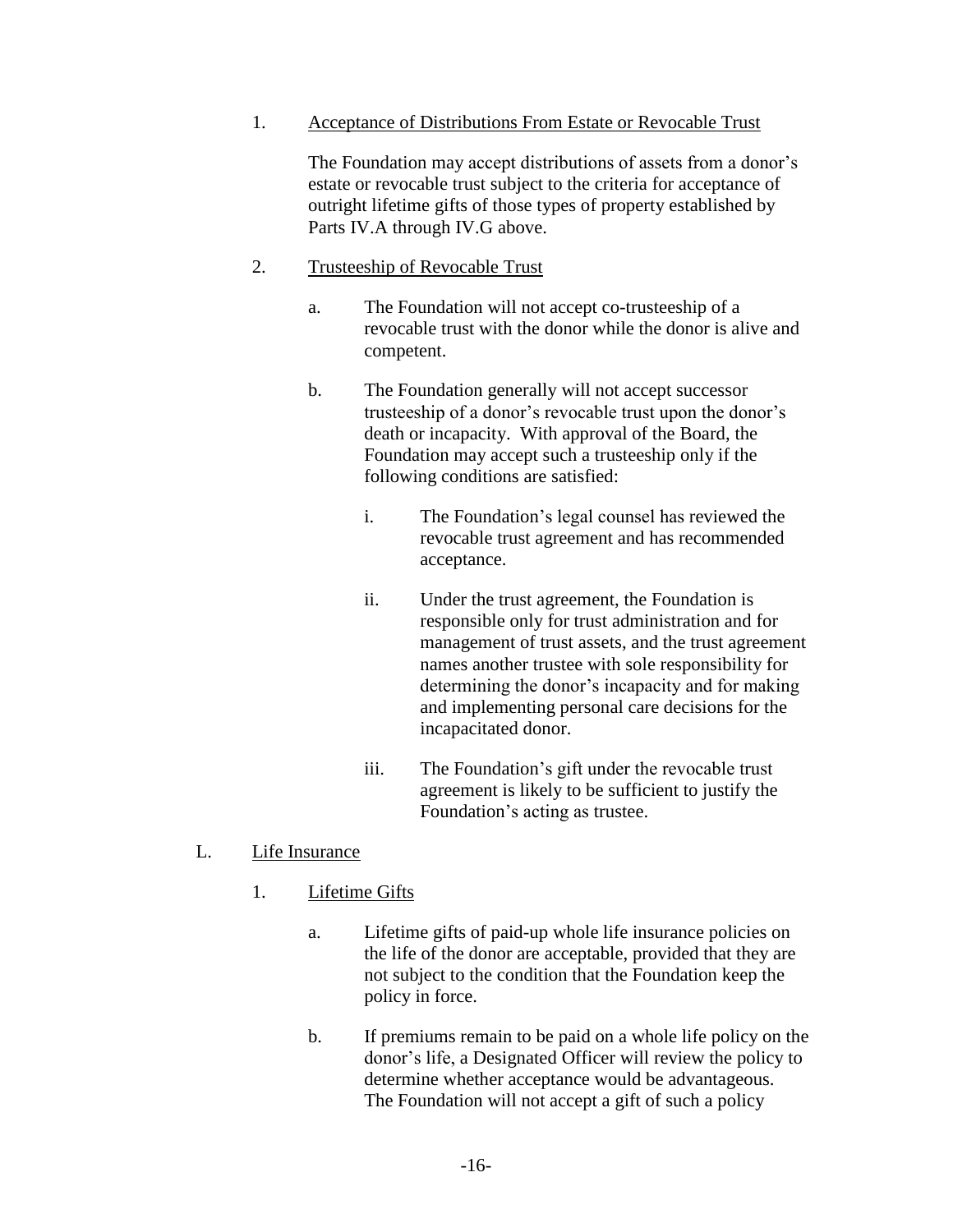subject to the condition that the Foundation pay future premiums and keep the policy in force.

### 2. Gifts of Life Insurance Proceeds

The Foundation may accept life insurance proceeds payable to it as beneficiary of a life insurance policy which the donor owns at death.

#### <span id="page-16-0"></span>M. Retirement Accounts

The Foundation may accept distributions of retirement account assets at the donor's death as an outright gift, to fund a CGA, or to fund a CRT of which the Foundation is the trustee, subject to the relevant criteria for acceptance in the preceding provisions of this Part [IV.M.](#page-16-0)

### N. Other Types of Gifts

The Foundation may accept types of gifts not covered by the preceding provisions of this Part [IV](#page-4-1) after review by the President/CEO, and, in his or her discretion, after review by the Foundation's legal counsel.

# <span id="page-16-1"></span>**V. Restricted Gifts**

# A. In General

1. Fund Guidelines

The Foundation shall adhere to its Fund Guidelines, which contain procedures and requirements for accepting restricted gifts. In the event of any inconsistency between the Fund Guidelines and these Gift Acceptance Policies and Procedures, these Policies and Procedures shall control.

2. Additional Guidelines

The Foundation will not accept gifts subject to restrictions that:

- a. Impose an undue administrative burden on the Foundation or University.
- b. Involve unlawful discrimination of any kind or otherwise violate any applicable federal or state law.
- c. Are inconsistent with the Foundation's mission and/or ethical standards.
- d. Would prevent or impede the Foundation from seeking other gifts.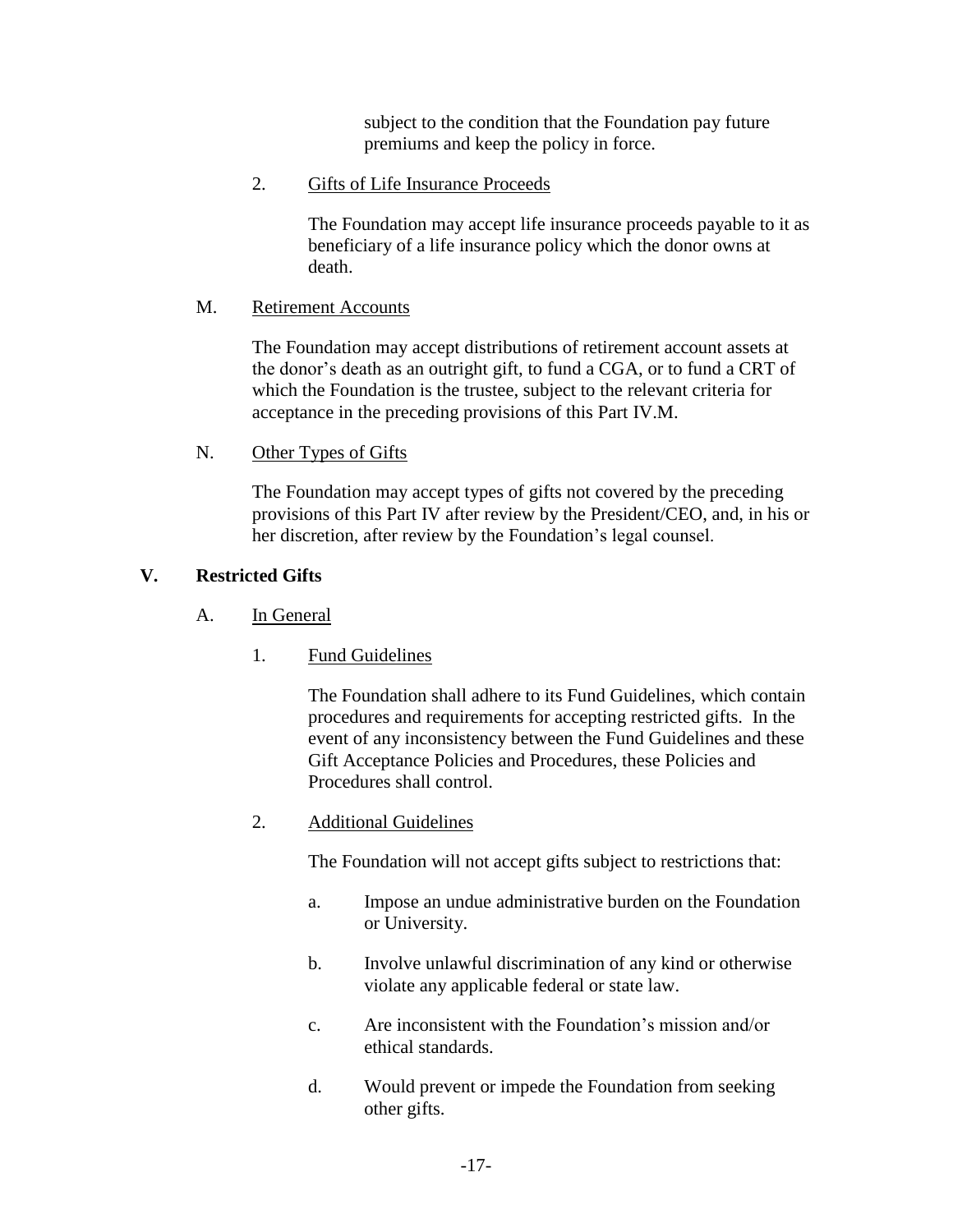e. Are likely to generate adverse publicity for the Foundation.

#### 3. Preacceptance Procedures

When a donor proposes a restricted gift, a Designated Officer will consult with the Foundation personnel who would be responsible for complying with the restriction—as well as University personnel if the restriction would impose obligations on the University—to determine that the Foundation and/or University can and is willing to use the gift for the designated purpose. The Designated Officer will report the results of that inquiry to the President/CEO.

### 4. Administration of Restricted Gifts

The Foundation will comply with restrictions imposed on the use of a gift by the applicable gift instrument (see Part [V.B](#page-17-0) below) unless:

- a. The donor is living and the Foundation obtains the donor's consent to a release or a change of the restriction.
- b. The terms of the gift instrument permit the Foundation to modify a restriction in certain circumstances and the Board determines that such circumstances exist.
- c. The Foundation obtains an order from a North Dakota District Court releasing or modifying the restriction or North Dakota law otherwise permits the Foundation to release or modify the restriction.

# <span id="page-17-0"></span>B. The Gift Instrument

The Foundation may accept a restricted gift only upon the execution of a gift instrument, which may be styled as a memorandum of understanding, by the Foundation and the donor which sets out the use and administration of the gift.

#### 1. Change-of-Use Clause

The gift instrument shall include a change-of-use clause that allows the Foundation, in its discretion, to change the use of the gift if a change in circumstances makes it impossible, impractical, or not in the Foundation's interest to continue using the gift for the purpose designated in the gift instrument.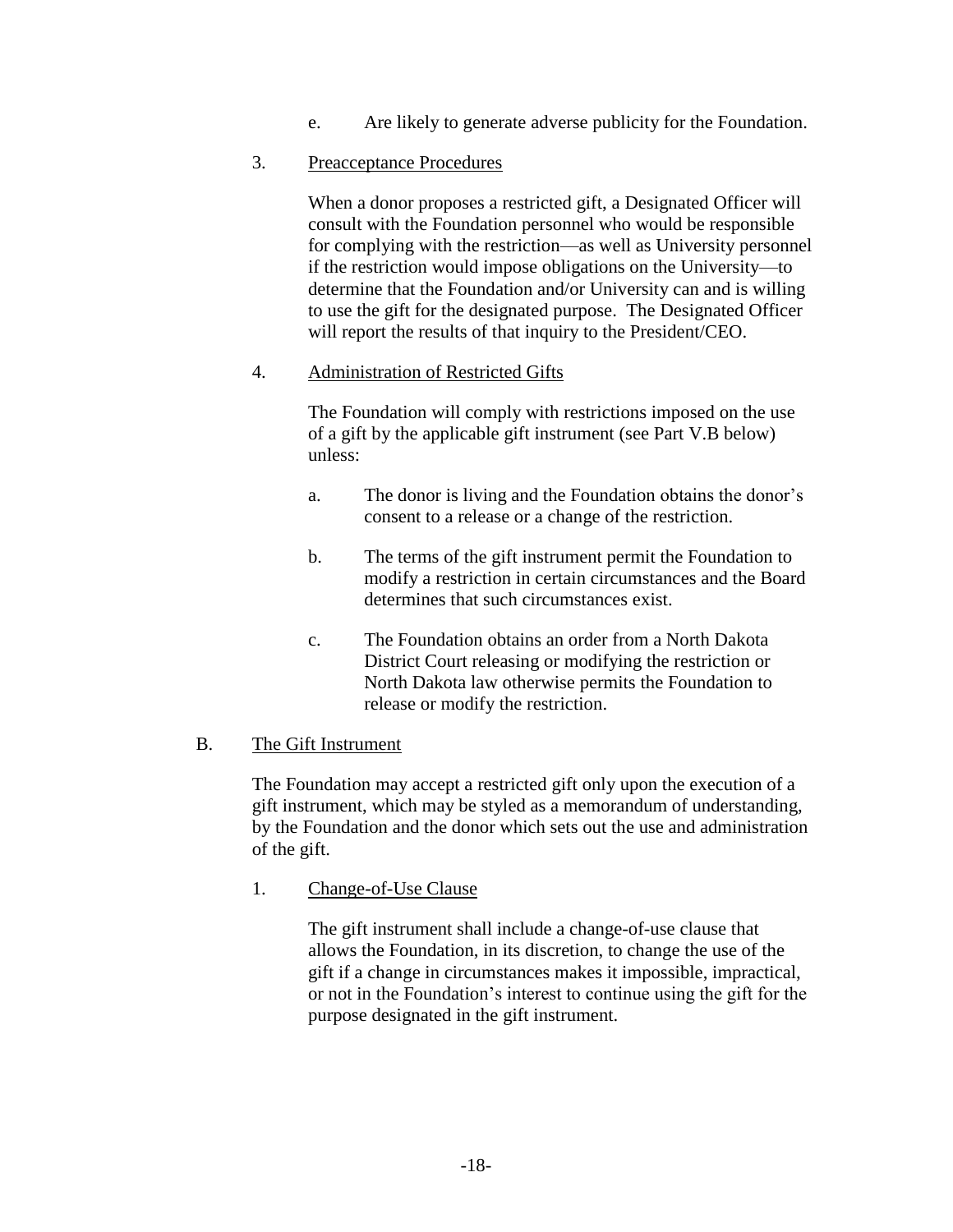#### 2. Endowment Funds – Spending Policy

A gift instrument that governs an endowment fund shall provide that the Foundation will withdraw an annual amount from the fund determined by the spending policies for its endowment funds established by its Board or committee thereof.

### C. Restricted Endowment Gifts

### 1. Adequacy of Designated Purpose

Before the Foundation accepts a restricted endowment gift, a Designated Officer or President/CEO, as applicable given the type of property transferred to the endowment, will conduct the review described in Part [V.A](#page-16-1) above and will also determine whether the proposed gift is sufficient to create an endowment fund, the annual distribution from which will be adequate to carry out the purpose designated by the donor.

# 2. Minimum Size

The Foundation will adhere to "Endowed Fund Minimum Gift Levels" defined in the Foundation's Fund Guidelines.

### **VI. Naming Guidelines**

# A. In General

1. Naming Guidelines

All gifts involving donor recognition or naming opportunities shall comply with and be subject to the Foundation's Naming Guidelines, as may be amended from time to time.

# <span id="page-18-0"></span>**VII. Screening for Problem Gifts**

The Foundation will undertake the screening procedures set out in this Part [VII](#page-18-0) before deciding whether to accept the gift. These procedures are designed to help the Foundation determine whether the proposed gift poses any unusual risks or problems, such as lack of genuine donative intent, shopping among institutions for the most favorable gift terms, and the possibility of a challenge to the gift or the Foundation's administration of it by members of the donor's family or others.

# A. Guidelines

The Foundation will make reasonable efforts to obtain answers to the following questions: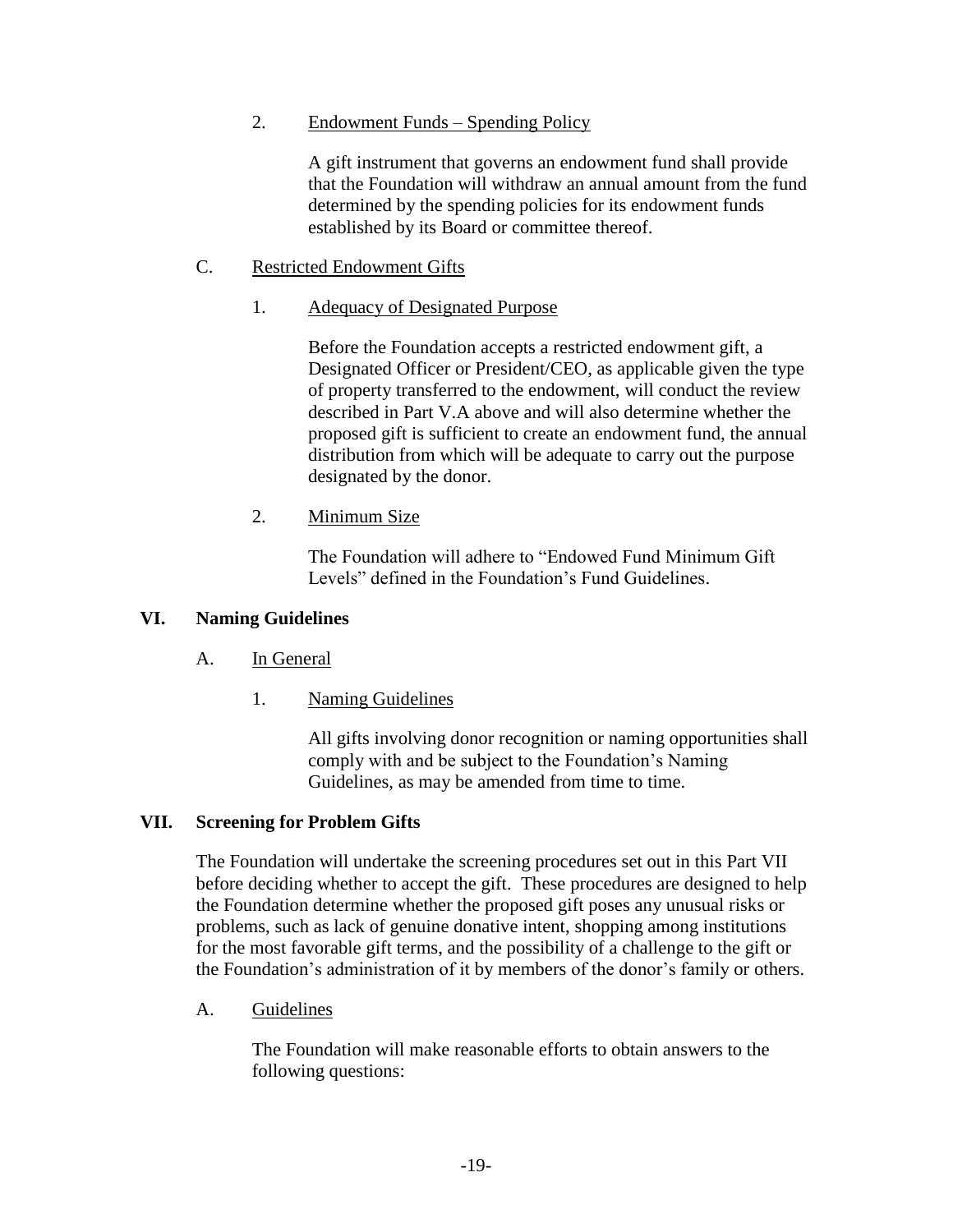- 1. Does the donor already have a positive connection with the Foundation or University?
- 2. Do the donor's comments and questions regarding the proposed gift suggest that the donor believes the donor and/or the donor's family can come out ahead financially as a result of the gift?
- 3. Does the gift potentially involve unlawful discrimination of any kind or otherwise violate any applicable federal or state law?
- 4. Is the gift arrangement legitimate and not abusive from a legal perspective?
- 5. Is the Foundation's role in the gift proposal obscure or mysterious?
- 6. Are relatives of the donor, other than the donor's spouse, named as beneficiaries of the gift arrangement (*e.g.,* as beneficiaries of a CGA, CRT, or CLT)?
	- a. If so, will such family member beneficiaries receive other substantial gifts from the donor during the donor's lifetime or at the donor's death, or will the proposed gift comprise the bulk of their inheritance?
- 7. Has the donor discussed the gift plan in detail with the family member beneficiaries and are they supportive of it?
- 8. Is the donor frail or elderly?
- 9. Is the donor married or a surviving spouse who lives in a community property state?
- 10. Does the donor propose to make the gift in part with assets (such as trust assets) that the donor does not own individually?
- B. Acceptance Procedures

In cases where the above guidelines suggest potential problems or undue risks for the Foundation, the President/CEO will determine whether further investigation is appropriate and may refer the decision on the proposed gift to the Board in its discretion.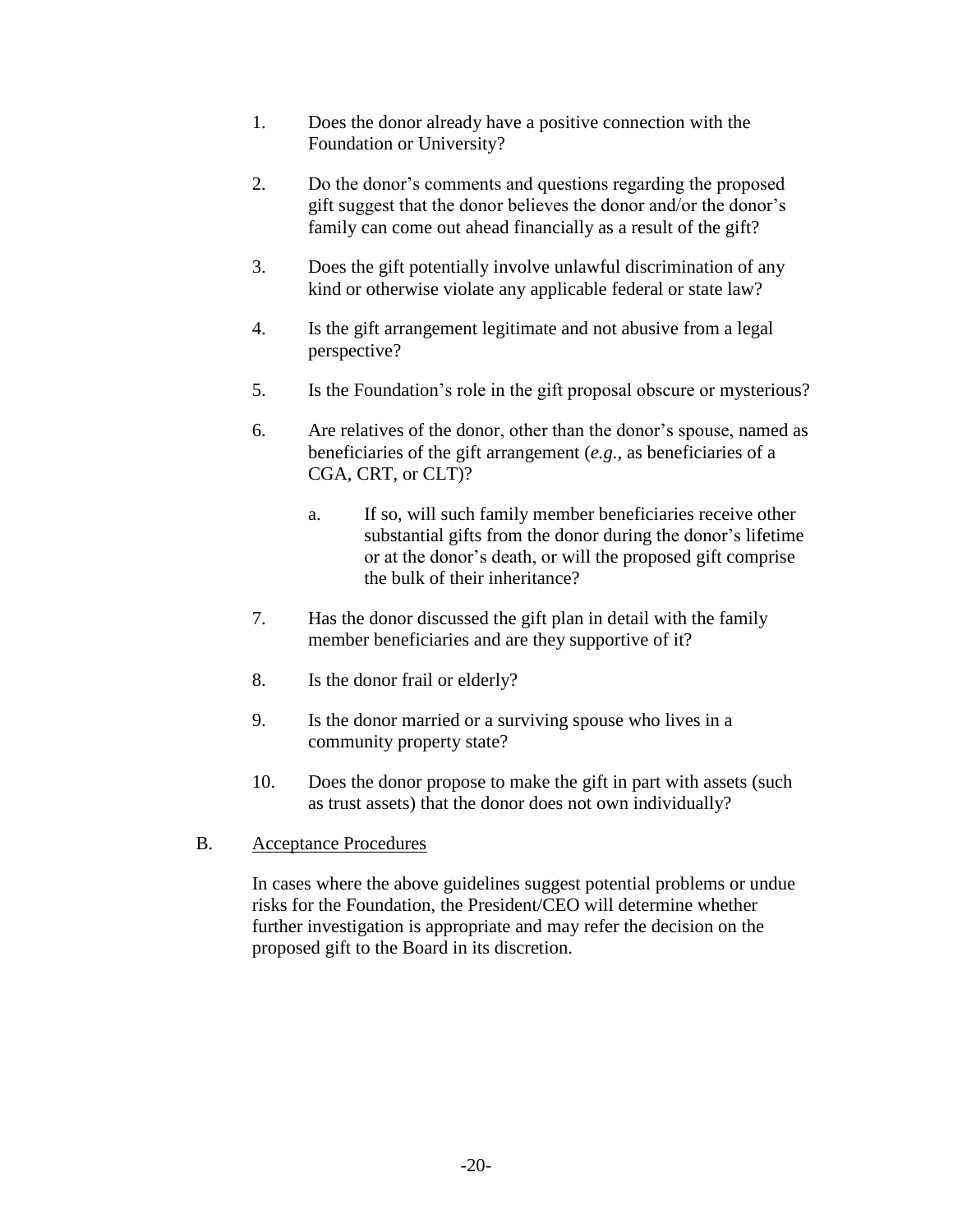# **VIII. Pledges**

### A. Review Procedure

A pledge to make any gift other than an unrestricted gift of cash or unrestricted publicly traded securities shall receive the same review and be subject to the same criteria as a current gift of the same type.

### B. Pledge Agreement

All pledges must be made in writing, and the pledge document must state clearly all of the terms of the pledge, including the amount of the pledged gift, the time for payment of installments and the use to which the Foundation will put the gift.

### C. Binding Effect

All pledge agreements which are intended to be legally binding will include a statement to that effect. Because of the complications which can arise for donors when pledges are legally binding, the Foundation will require that a pledge be legally binding only if the Foundation intends to rely on the pledge in making financial commitments (*e.g.,* in the case of the construction of a building or other current capital project). A donor may not satisfy a pledge which legally binds the donor with a private foundation controlled by the donor or a donor advised fund with respect to which the donor has advisory privileges.

# **IX. Implementation and Processing of Gifts**

#### A. Donor's Legal Counsel

1. Encourage Donor to Obtain Representation

The Foundation will inform the donor at the beginning of the gift planning process that:

- a. The Foundation and its legal counsel do not represent the donor in connection with the gift.
- b. The donor should consult with his or her own legal counsel and accounting advisors about the gift before completing it.
- 2. Attorney Referrals

If the donor asks for a referral to an attorney, the Foundation may provide the names of attorneys to the donor with a statement that the Foundation and its counsel make no representations regarding the skills or expertise of the attorneys in question.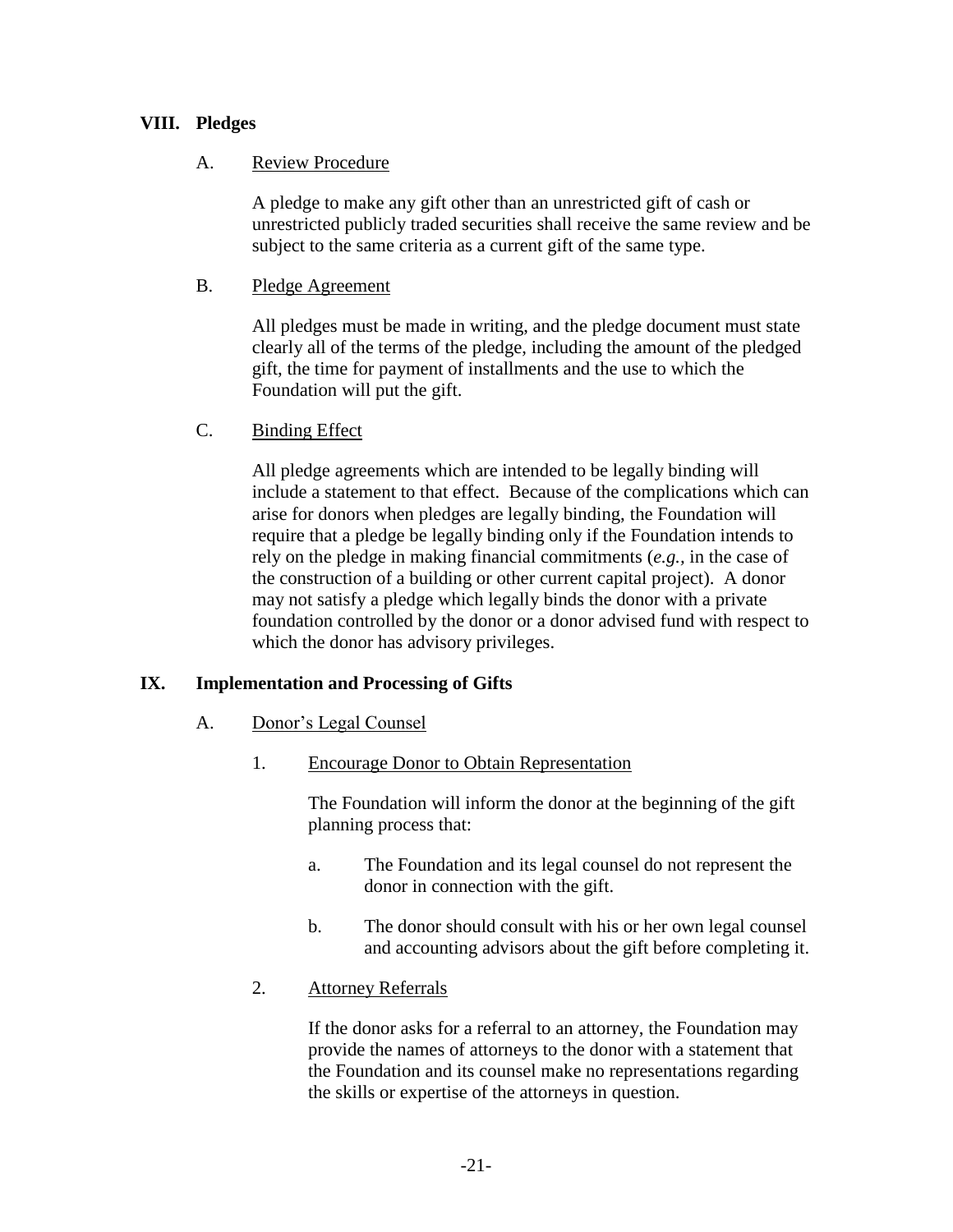# B. Drafting Gift Documents

# 1. The Foundation's Legal Counsel

When the Foundation will be a party to a legal gift document, the Foundation will consider engaging legal counsel to draft or review the document.

2. Fees

Each party to a gift document should pay the fees for its own legal counsel's role in the process (*i.e.*, drafting or review).

- C. Qualified Appraisal
	- 1. In the case of an outright gift, the donor shall bear the entire cost of the appraisal.
	- 2. In the case of a CGA, the donor and the Foundation can share the cost of the appraisal equally.
	- 3. In the case of a CRT of which the Foundation is the trustee, the donor and the CRT can share the cost of the appraisal equally.

# D. Environmental Audit

The Foundation will pay the entire cost of any environmental review conducted prior to acceptance of a gift of real estate.

# <span id="page-21-0"></span>E. Gift Receipts

# 1. Contemporaneous Written Acknowledgement

In the case of all gifts with a value of \$250 or more, the Foundation shall provide the donor with a gift receipt no later than January 31 of the year following the year in which the gift is completed. The receipt shall:

- a. Give a description of the gift property but not its value (unless the gift is cash, in which case the receipt shall state the amount).
- b. State whether the Foundation provided any goods or services to the donor in consideration for the gift.
- c. Include the Foundation's good faith estimate of the fair market value of any goods or services it provides to the donor in consideration for the gift.